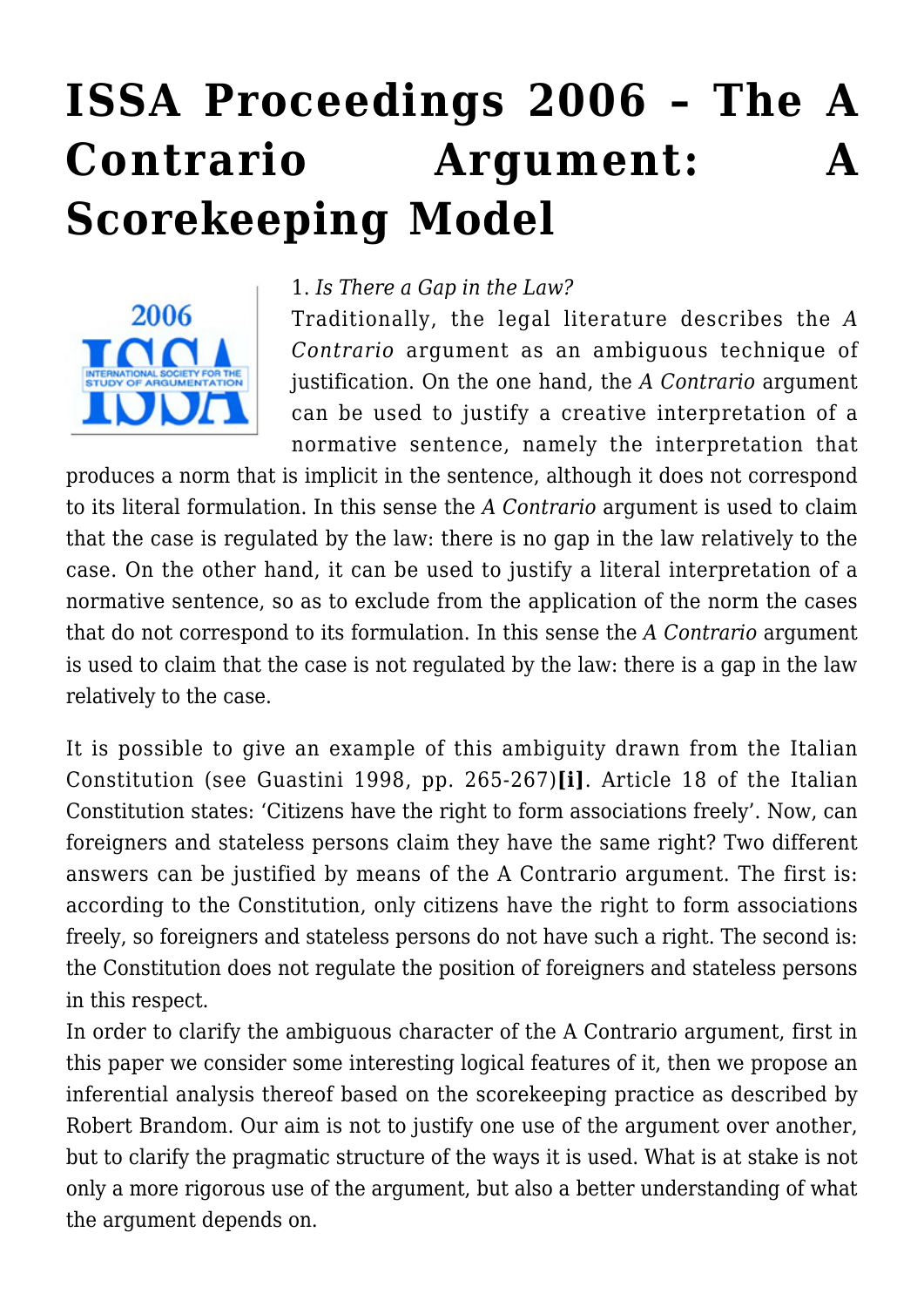## 2. *Strong and Weak Pragmatic Negation*

The A Contrario argument is also traditionally called *A Silenti*o argument (cf. Jansen 2003b, p. 44 ff.). The subject of this argumentative technique is what a text does not say, not what a text says. It aims at discovering what the silence of the law means for the law, and for the legal regulation of a case in particular.

In this sense, the A Contrario argument is a general practical inference that we often use in our everyday life. In particular, such an inference is used when silence seems to signify, for what is not said, the contrary of what is said. From the normative sentence 'No smoking in the public area' we usually infer that smoking is allowed at home; from the normative sentence 'Driving is permitted at 18' we infer that driving is not permitted to those who are not in the majority age; etc. The description of the standard use of this inference seems to be the following (where 'p' and 'q' stand for propositional contents and 'P' is the deontic operator for permission**[ii]**):

If p then Pq

—————

If r then  $\sim$ Pq.

It is easy to show that this use is logically incorrect. First, at least a further premise is necessary to draw the conclusion: a premise excluding other cases from the regulation stated by the legal sentence. In particular, if the conditional is intended as a material implication, the inference is an instance of the fallacy called "denying the antecedent" (cf. Henket 1992, Kaptein 1993 and 2005, Jansen 2003a). To avoid the fallacy, one should point out that there are no other legal grounds on which the consequence should follow. Second, the A Contrario argument is a *de dicto* argument and not a *de re* argument: it concerns what is (not) said by the text, not what is the case as a matter of fact**[iii]**. A description of a logically correct use of it could be the following:

(1) The text T states 'if p then Pq'

—————————————————

(2) 'If p then Pq' means that iff p then Pq

(3) If  $\sim p$  then  $\sim$ Pq.

Premise (2) is normally the conclusion of other inferences, whose premises are legal norms or practical principles of communication**[iv]**. In the first case, such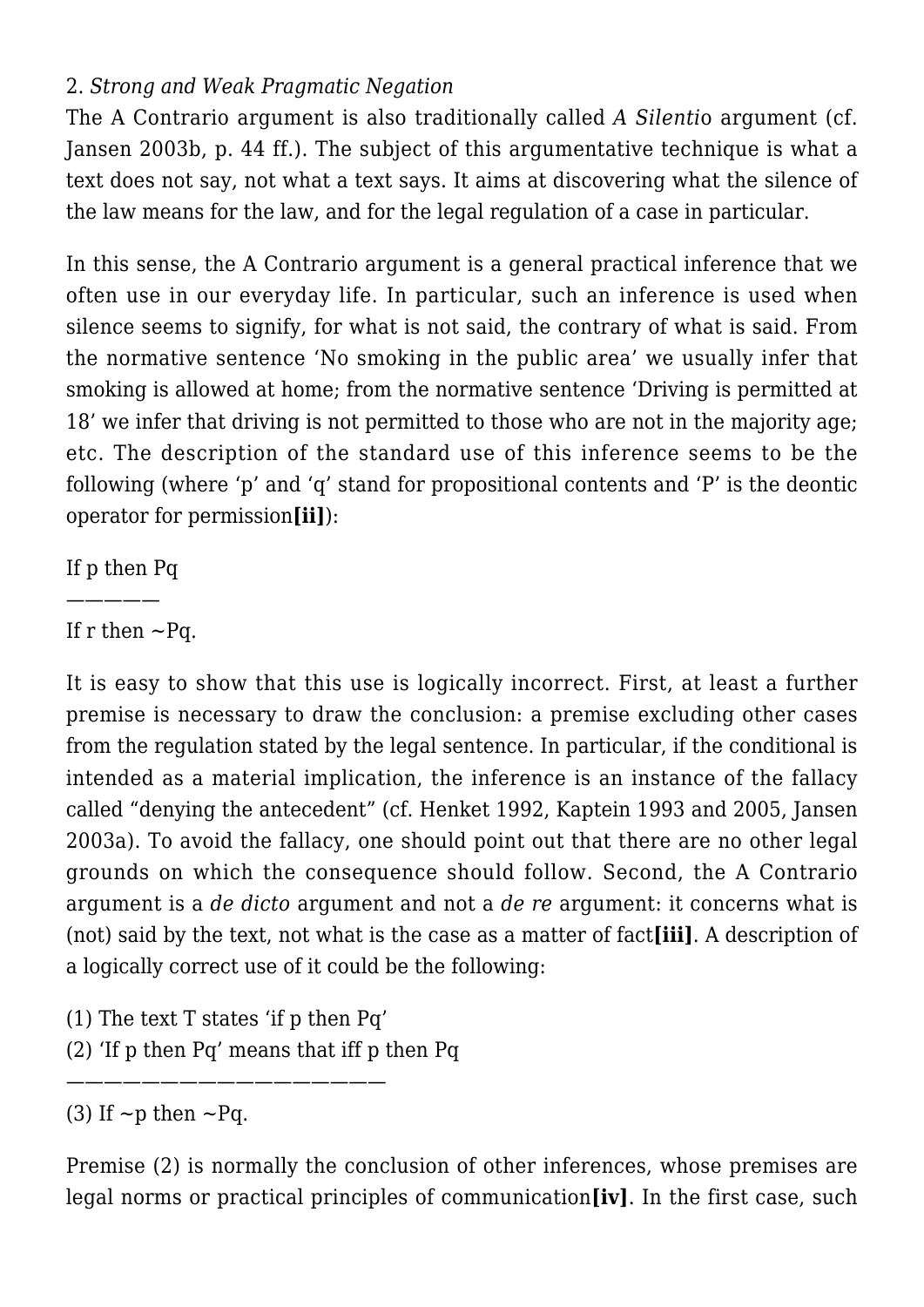premises are contingent: they depend on the legal system the argument is referring to. In the second case, such premises are not contingent: they do not depend on the considered legal system. In both cases, however, the normative text is interpreted as stating that iff p then Pq.

But one may challenge such a use, claiming that the A Contrario argument could justify a different interpretation of the text, namely the interpretation that excludes from the application of the norm the cases that do not correspond to its literal formulation**[v]**. In this sense, 'if p then Pq' is taken to mean that if p then Pq (and nothing else). If  $\neg p$  is the case, therefore, the conclusion will be that it is not determined whether q is permitted, because the circumstance is not regulated by the interpreted legal sentence. This different use of the argument could be described as follows:

(1) The text T states 'if p then Pq' (2′) 'If p then Pq' means that if p then Pq

—————————————————

 $(3') \sim (if \sim p \text{ then } PQ)[vi].$ 

So, assuming that r is  $\neg p$ , the two uses of the argument bring to the following normative conclusions:

(3) If r then  $\sim$ Pq,  $(3') \sim$  (if r then Pq).

On the one hand, (3) and (3′) might seem to be logically equivalent and to have the same semantic content**[vii]**. On the other, the pragmatic content of (3) and (3′) is quite different. If the conclusion is (3), the A Contrario argument justifies the claim that r is regulated by the law. In this case, the regulation of r (i.e.  $\sim$ Pq) will be opposite to the regulation of p (i.e. Pq). If the conclusion is (3<sup>'</sup>) the A Contrario argument justifies indeed the claim that r is not regulated by the law. There is a gap in the law, which has to be filled by means of analogy.

To resume, the A Contrario argument is an interpretive argument (see Alexy 1978, p. 342). It justifies the semantic content of a legal sentence relatively to the case in hand. But the semantic content of the legal sentence depends on the use we make of the argument in the context of our legal practice, namely on the speech acts performed by the speakers in order to justify their interpretation of the sentence.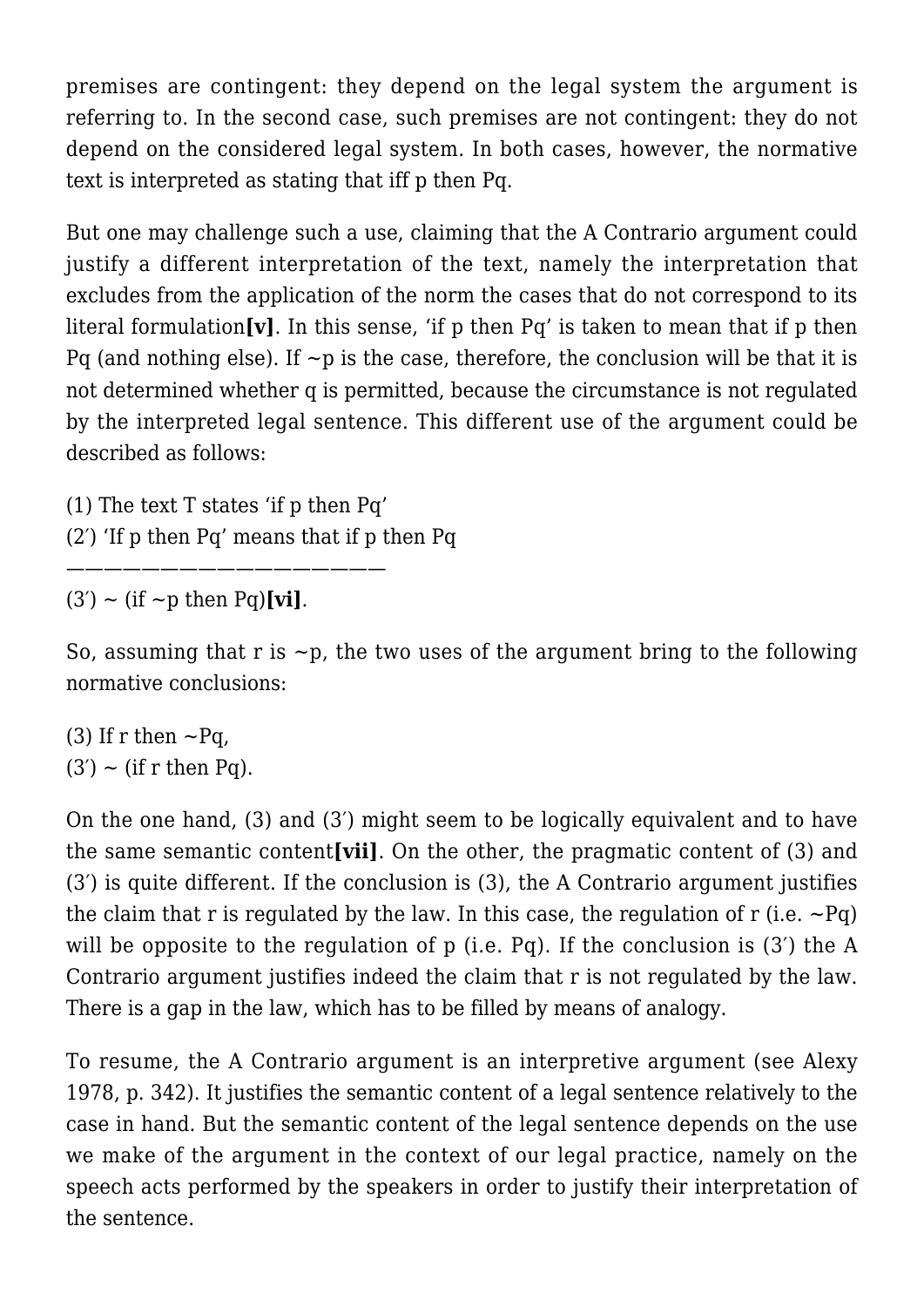The different speech acts performed by uttering (3) and (3′) can be clarified by means of the distinction between strong pragmatic negation and weak pragmatic negation. Speech act (3) is an instance of *strong pragmatic negation*. When a judge performs  $(3)$  in a trial, he determines not only the semantic content of T (i.e. if r then  $\sim$ Pq), but he also decides that the case is regulated by the norm so stated. When a judge performs (3′), on the contrary, he determines the semantic content of T (i.e.  $\sim$  (if r then Pq)), but in such a way he decides that the case is not regulated by the law. This is an instance of *weak pragmatic negation*, a negation which does not determine the legal regulation of the case: it determines that the case has no regulation according to the law**[viii]**.

#### 3. *A Scorekeeping Model of Legal Argumentation*

What we have observed so far about the A Contrario argument suggests to overcome the standard description of the argument adopting a different style of analysis in order to clarify its ambiguous character. The different uses of the argument and their justification depend on some pragmatic conditions governing the interaction of the speakers in a legal context. In this sense, it is useful to consider this argument as a standard model of pragmatic interaction, which aims at determining and justifying what a legal sentence means, or does not mean, for the case in hand.

Robert Brandom has recently set out a theoretical framework permitting an analysis of this kind (cf. Brandom 1994, 2000, 2002, 2006). This framework is based on an inferentialist theory of meaning, which explains the semantic content of a sentence in a genuine pragmatic way. In Brandom's picture, the conceptual content of a sentence is its inferential role as premise or conclusion within an exchange of reasons. The rules governing an exchange of reasons are not a priori determined. Their determination is a result of the exchange of reasons itself. And a genuine pragmatic explanation of inferential roles is possible if we consider the steps of the argumentation, i.e. the speech acts it is composed of, moving from the normative attitudes of the speakers. From the inferentialist point of view, to be a participant within an argumentative practice is to be responsible for the claims one makes. And to be responsible is *to be taken* to be responsible by the other participants within the practice. In the context of legal argumentation, for example, to take another's utterance as a claim about the facts, or as a prescription drawn from a legal text, is to attribute inferential *commitments* and *entitlements* to the speaker: the duty to accept the consequences one is committed to, and the authority to claim the consequences one is entitled to.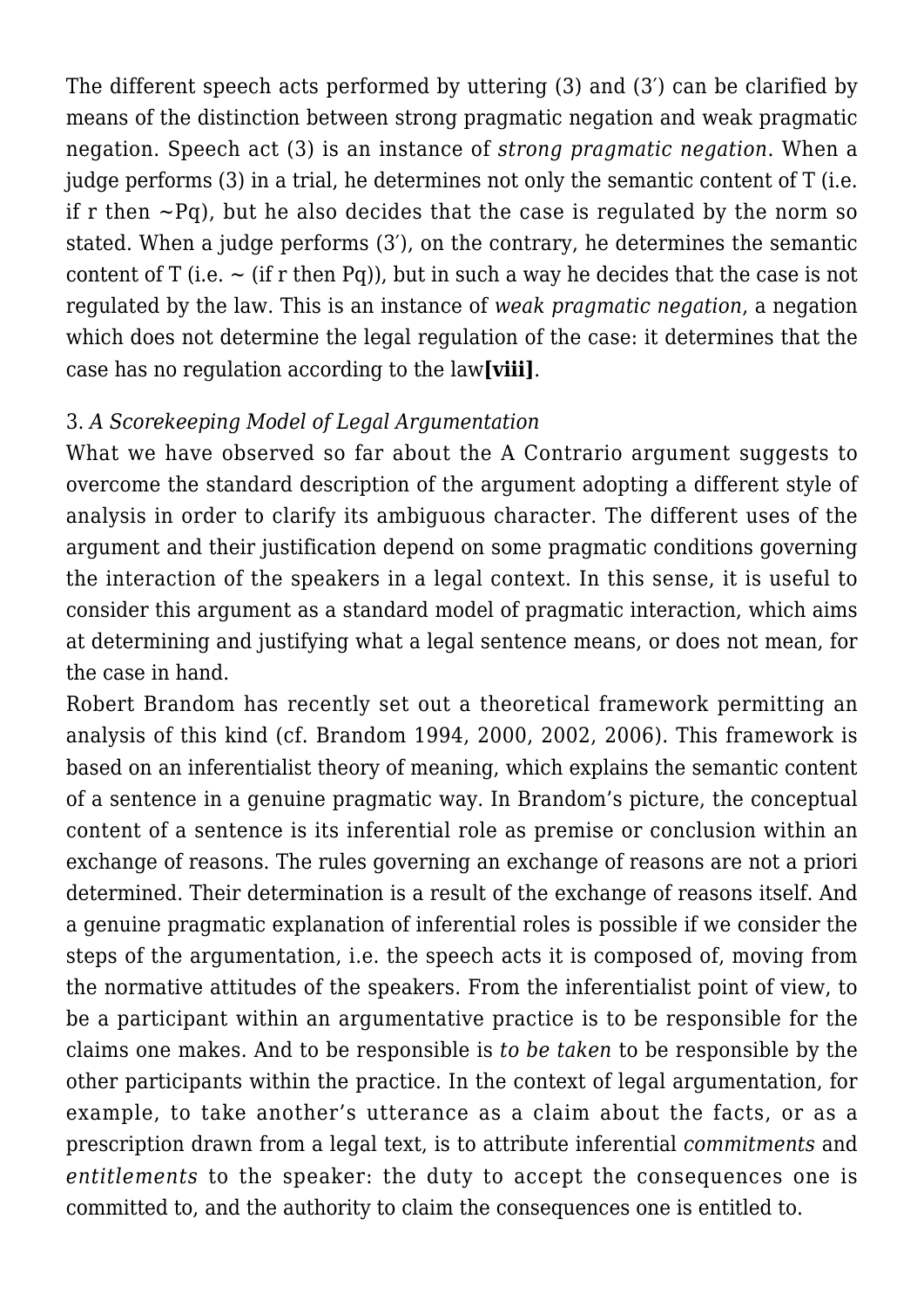Saying or thinking *that* things are thus-and-so is undertaking a distinctive kind of *inferentially* articulated commitment: putting it forward as a fit premise for further inferences, that is, *authorizing* its use as such a premise, and undertaking *responsibility* to entitle oneself to that commitment, to vindicate one's authority, under suitable circumstances, paradigmatically exhibiting it as the conclusion of an inference from other such commitments to which one is or can become entitled (Brandom 2000, p. 11).

By virtue of this theoretical approach, the meaning of a sentence, that is the set of the correct inferences it can be involved in, is instituted by the practice consisting in *keeping score* of discursive duties (commitments) and authorities (entitlements) of the participants within the practice. Furthermore, the use of a standard set of inferences, such as the A Contrario argument, and the legal conclusions it justifies, depends on the normative attitudes of the speakers. On the basis of considerations such as these, Brandom identifies three fundamental structures of commitment and entitlement that explain, from a pragmatic point of view, how an argument is inferentially articulated (Brandom 2002, pp. 7-8):

1. *Commitment-preserving relations*. These are a pragmatic description of standard deductive relations. For example, since the Italian Constitution states that citizens have the right to form associations freely, anyone who is committed to the claim that Theodore is an Italian citizen is also committed to the claim that Theodore has such a right. This kind of relation can be schematized as follows: if S is committed to p, then S is committed to q.

2. *Entitlement-preserving relations.* These are pragmatic generalizations of standard inductive (or abductive) relations. For instance, since the legal position of stateless persons is normally not regulated by the state law, anyone who is entitled to the claim that Anastasia is a stateless person has a reason *prima facie* entitling him to the claim that the Italian Constitution does not state if Anastasia has the right to form associations freely. This kind of relation can be schematized as follows: if S is entitled to p, then S is *prima facie* entitled to q.

3. *Incompatibility relations.* These are a generalization of "modally robust relations" (Brandom 2002, p. 8)**[ix]**. Two claims are incompatible if commitment to the one precludes entitlement to the other. For instance, as far as everything incompatible with being a citizen is incompatible with having a citizen's right, anyone who is committed to the claim that Anastasia is not a citizen is not entitled to the claim that she has the right to form associations freely. This kind of relation can be schematized as follows: if S is committed to p, then S is not entitled to q.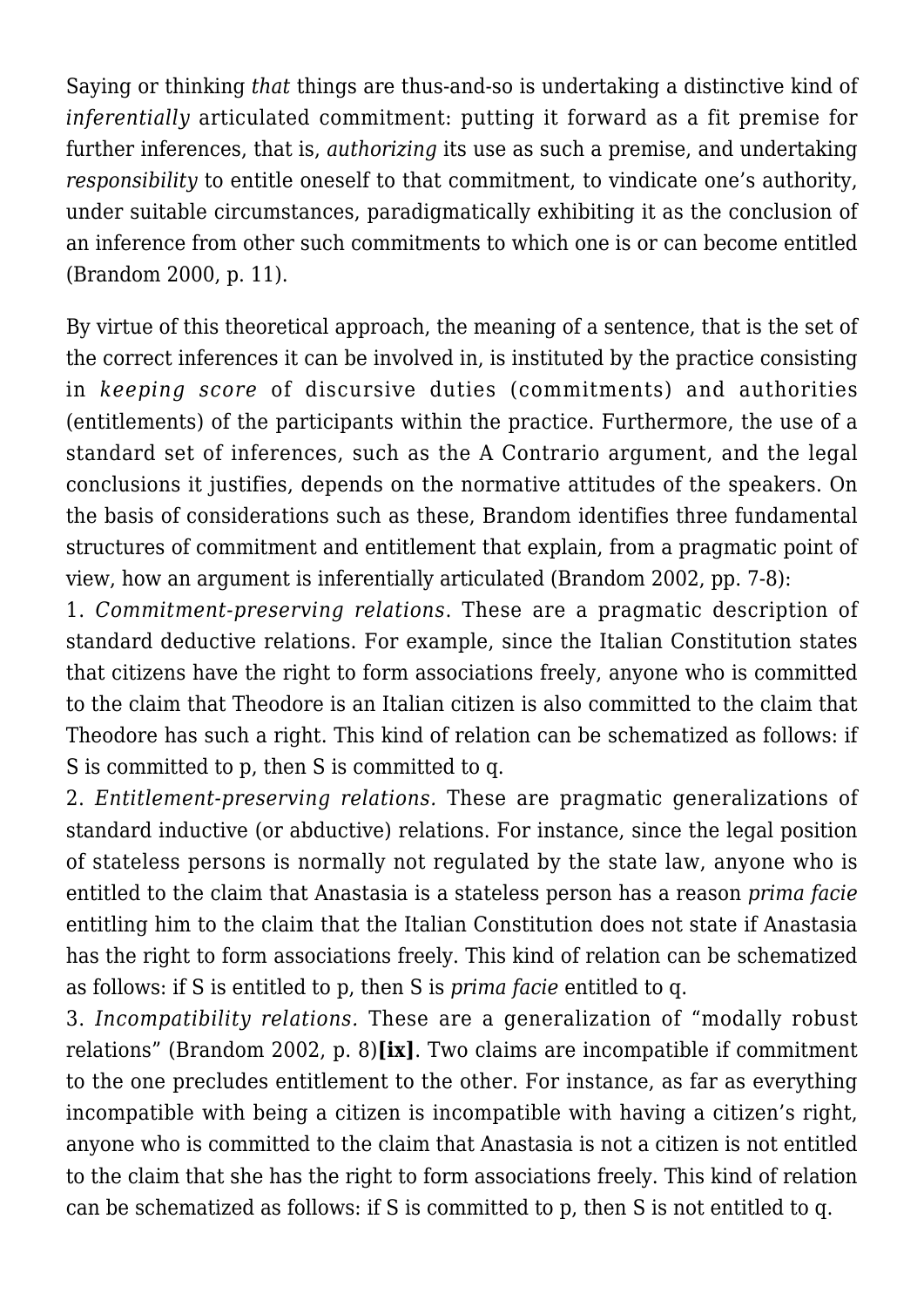To clarify whether the conclusion of the A Contrario argument instantiates a strong or a weak pragmatic negation, we have to analyze which normative attitudes the speakers undertake and attribute using this argumentative technique. In particular, we shall try to answer the following question: What kind of inference leads to conclusion (3) and what kind to (3′)? A commitmentpreserving, an entitlement-preserving, or an incompatibility relation? In order to answer this question, we propose in the next section an example of exchange of reasons within legal argumentation, focusing on the different uses of the A Contrario argument considered above.

# 4. *The A Contrario Argument in the Exchange of Reasons*

We sketch in this section the pragmatic interaction between lawyer L and lawyer M within an exchange of reasons concerning the right of Anastasia to form associations freely**[x]**. As we said, the structure of the interaction attributing commitments and entitlements is described by Brandom through a deontic scorekeeping model of semantic determination. Competent practitioners keep track of their own and each other's linguistic actions: they "keep score" of commitments and entitlements by attributing those deontic statuses to others and undertaking them themselves. The score is fixed from the point of view of each of the participants, and not from outside the practice. In our example, each speaker uses the A Contrario argument but draws a different normative conclusion from the same legal sentence. Through the linguistic interaction between L and M, it is also possible to make explicit the pragmatic structure of these different uses of the argument at stake.

At the beginning of the exchange of reasons, imagine that lawyer L performs the following speech act:

(L1) Since the Italian Constitution states 'citizens have the right to form associations freely', then the Italian Constitution states that only the citizens have such a right, and then Anastasia does not have it.

L1 is an example of application of the A Contrario argument whose conclusion instantiates a strong negation. Through speech act L1, L undertakes in particular the following inferential commitments (c) from the point of view of M:

(c1) the Italian Constitution states 'citizens have the right to form associations freely';

(c2) only citizens have the right to form associations freely;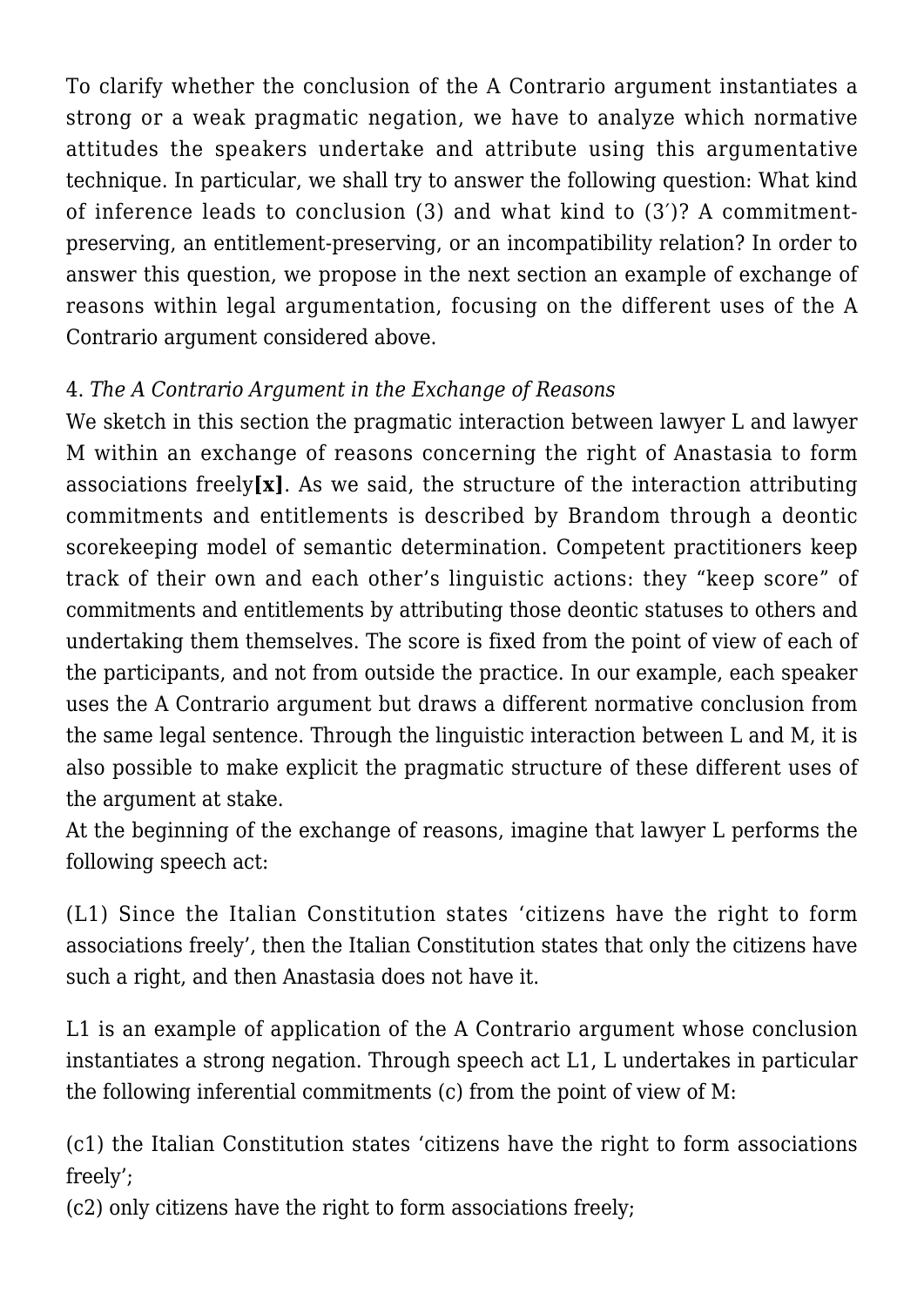(c3) Anastasia has not the right to form associations freely.

In countering L, M might say:

(M1) Since the Italian Constitution states 'citizens have the right to form associations freely', and the Italian Constitution does not regulate the position of foreigners and stateless persons in this respect, then the Italian Constitution does not regulate the position of Anastasia in this respect.

M1 is an example of application of the A Contrario argument whose conclusion instantiates a weak negation. Performing M1, in an inferentialist picture, M attributes one entitlement (e) to L:

(e1) the Italian Constitution states 'citizen have the right to form associations freely'.

This means that L assumes the authority to perform c1, because M treats such a commitment as fulfilled assuming it himself: this claim of L is justified from the point of view of M. But, from the point of view of L, M undertakes two further commitments which are in conflict with c2 and c3:

(c4) the Italian Constitution does not regulate the position of foreigners and stateless persons in this respect;

(c5) the sentence 'citizens have the right to form associations freely' does not regulate Anastasia's position.

Because of this conflict, L and M are requested to give further reasons in order to justify their different conclusions. L might add:

(L2) Since stateless persons do not have citizen's rights, then Anastasia does not have the right to form associations freely.

Performing L2, L undertakes a new commitment within the argumentative practice here considered:

(c6) stateless persons do not have citizen's rights.

This is an important step in the argumentation of L, because it shows that the inference to (3) has, from his point of view, the structure of the *incompatibility relation* described by Brandom. On the basis of c6, the property of being a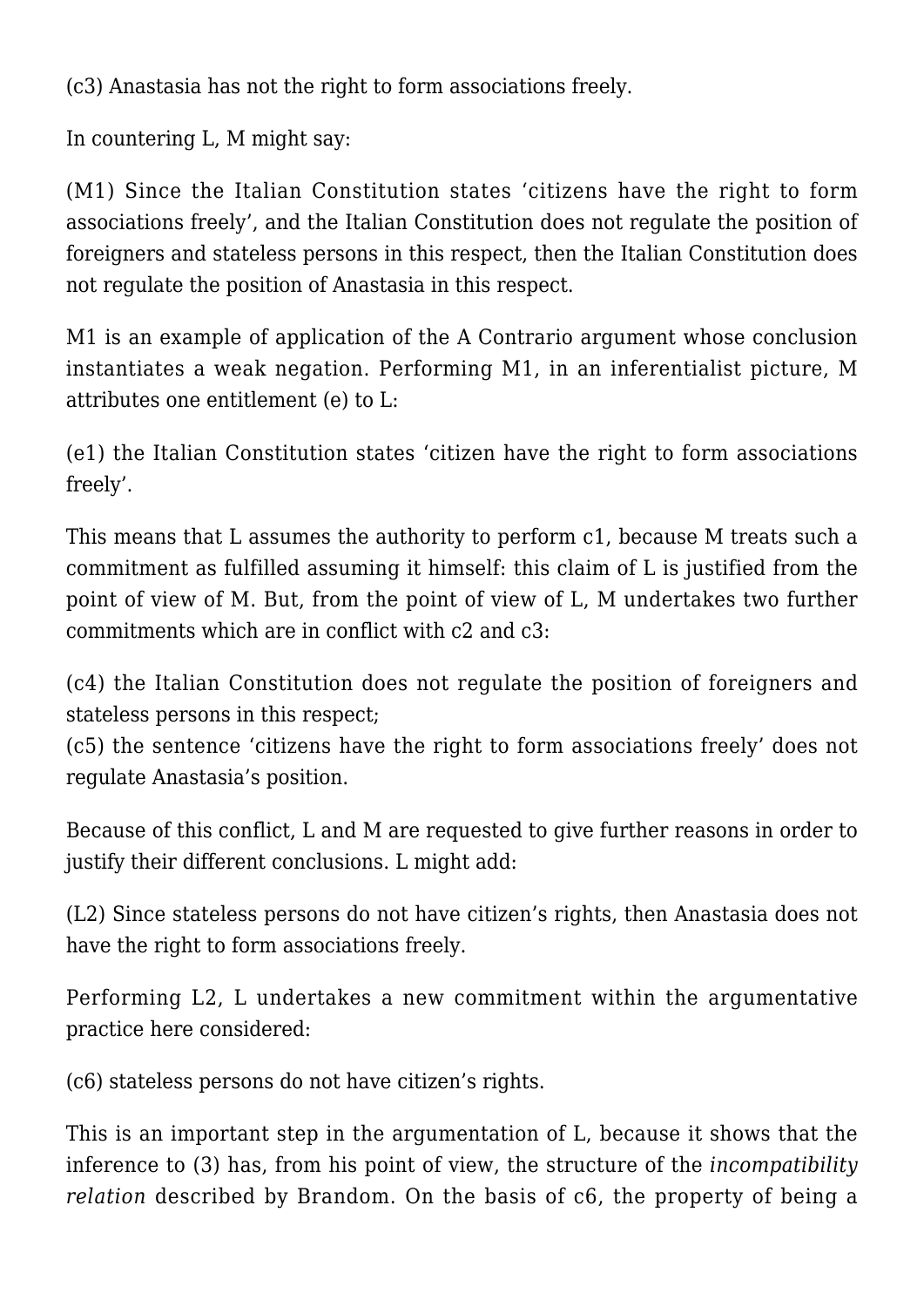stateless person is claimed to be incompatible with the property of having the citizen's rights. Those who have the former cannot have the latter and the other way round. But if being a stateless person is incompatible (in Brandom's sense) with having the citizen's rights, it follows that anyone who is committed to the claim that Anastasia is a stateless person is not entitled to the claim that she has the right to form associations freely. Then the legal sentence 'citizens have the right to form associations freely' regulates the case through a norm which does not correspond to the literal formulation of the text, but which is implicit in the sentence by virtue of the incompatibility relation between the property of being a stateless person and the property of having the citizen's rights. From the point of view of L, therefore, if M is committed to the claim that Anastasia is a stateless person, he cannot be entitled to c4 and c5, i.e. to the conclusion that the legal sentence does not regulate Anastasia's position. Since Anastasia is a stateless person and the right at stake is a citizen's right, the law regulates the case and Anastasia does not have such a right. We can thus remark that a strong negation instance is the pragmatic consequence of an incompatibility relation: if the inference from the premises to the conclusion is an incompatibility relation, such as the inferential relation to (3), the A Contrario argument leads to a strong negation instance**[xi]**.

But imagine that M, at this point of the argumentation, performs a further speech act:

(M2) Since being a stateless person implies *prima facie* not being subjected to the state law, and also to the sentence 'citizens have the right to form associations freely', then this sentence does not regulate Anastasia's position.

The new relevant commitment undertaken by M is the following:

(c7) being a stateless person implies *prima facie* not being subjected to the state law.

This new commitment makes explicit the pragmatic structure of the A Contrario argument whose conclusion is a weak negation instance. In M2 the inference from the premises to the conclusion has the structure of an *entitlement-preserving relation*. If one is entitled to the claim that citizens have the right to form associations freely, one is also prima facie entitled to the claim that such a norm applies only to citizens: now, since Anastasia is not a citizen, she seems not to be subjected to the state law. What does 'prima facie entitled' mean here? The conclusion of M is not a necessary one, i.e. it is not resulting from a deductive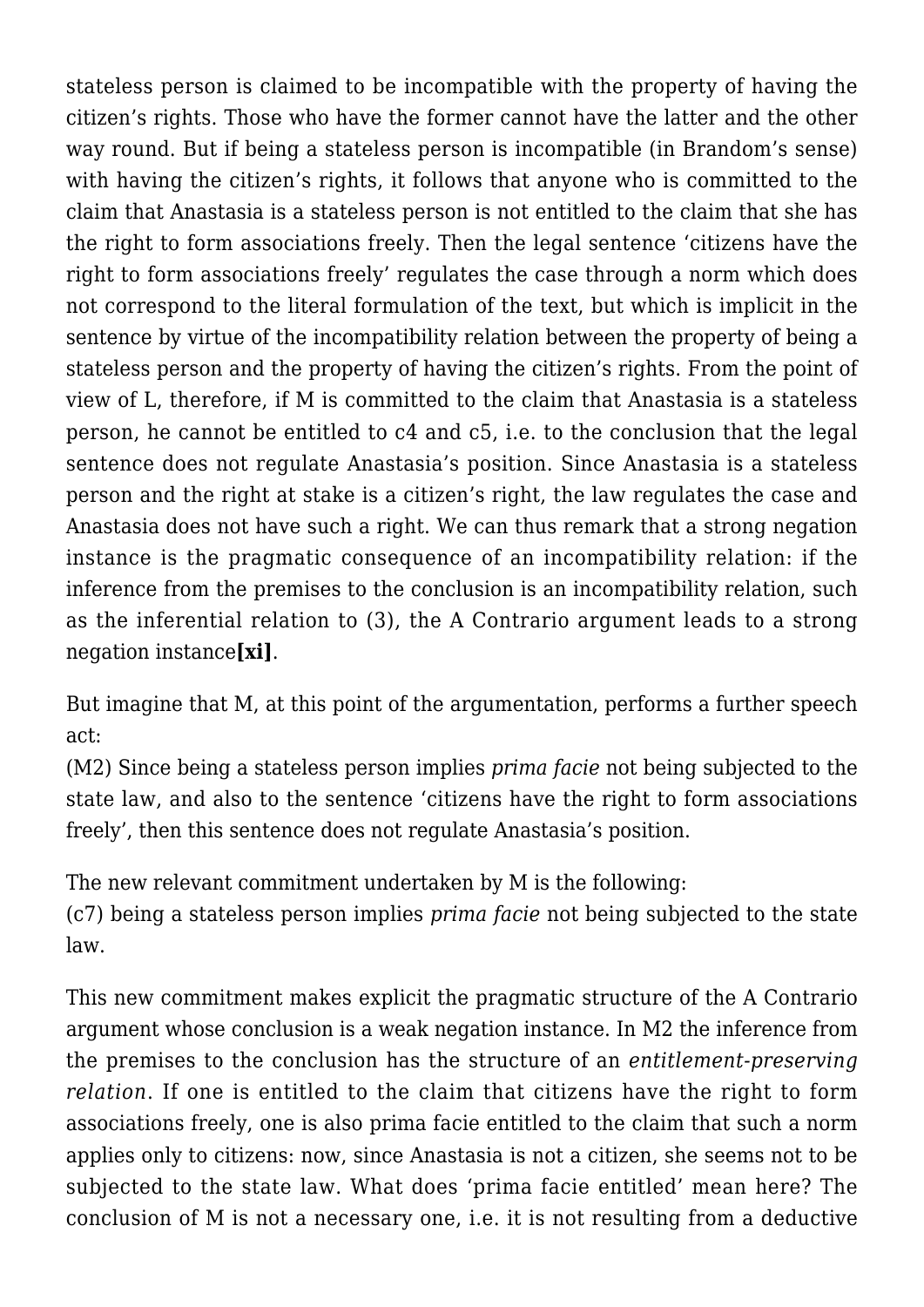relation (a commitment-preserving relation, using Brandom's vocabulary). It is a hypothetical claim, which produces two different pragmatic consequences: on the one hand, M claims that the normative sentence does not regulate Anastasia's position; on the other, he claims that there could be another norm regulating the case within the considered legal system. Using this version of the A Contrario argument, therefore, M discovers the existence of a gap in the law, but he also opens the possibility to fill such a gap by means of analogy.

In this sense, we can point out that a weak negation instance is the pragmatic conclusion of an entitlement-preserving relation: if the inference from the premises to the conclusion is an entitlement-preserving relation, such as the inference to (3′), the A Contrario argument leads to a weak negation instance.

There is one more question to be answered at the conclusion of our imaginary exchange of reasons between L and M. Which conclusion of the scorekeeping practice is the right one? Is it the strong negation of L or the weak negation of M? The answer to this question depends on the context, i.e. on the other reasons the speakers are giving and asking for within the argumentation (cf. Jansen 2003b and 2005). Apart from the contextual background of the argumentation, anyway, our point here is that a strong use of the A Contrario argument is inferentially justified if and only if the properties qualifying the regulated subject are modally incompatible. On the other hand, a weak use of the A Contrario argument is inferentially justified if and only if such an incompatibility does not hold. There could be a legally relevant relation between the regulated subject and the present case; if so, there is a gap in the law to be filled by means of analogical reasoning. Considered in his weak form, the A Contrario argument is not an autonomous argument. It is only the first step of the *A Simili* argument.

To conclude, it is possible to point out that what justifies the claim that there is a gap in the law is not the literal formulation of a normative sentence, but rather the deontic commitments and entitlements undertaken by the speakers. Gaps are not properties of texts. They depend on the interpretation of texts and on the different normative attitudes one attributes and assumes within the argumentative practice.

#### NOTES

**[i]** In Guastini's account the A Contrario argument always deals with a gap: either, as a productive argument, it fills a gap or, as an interpretive argument, it remarks a gap to be filled. Contra, see García Amado (2001). For a more detailed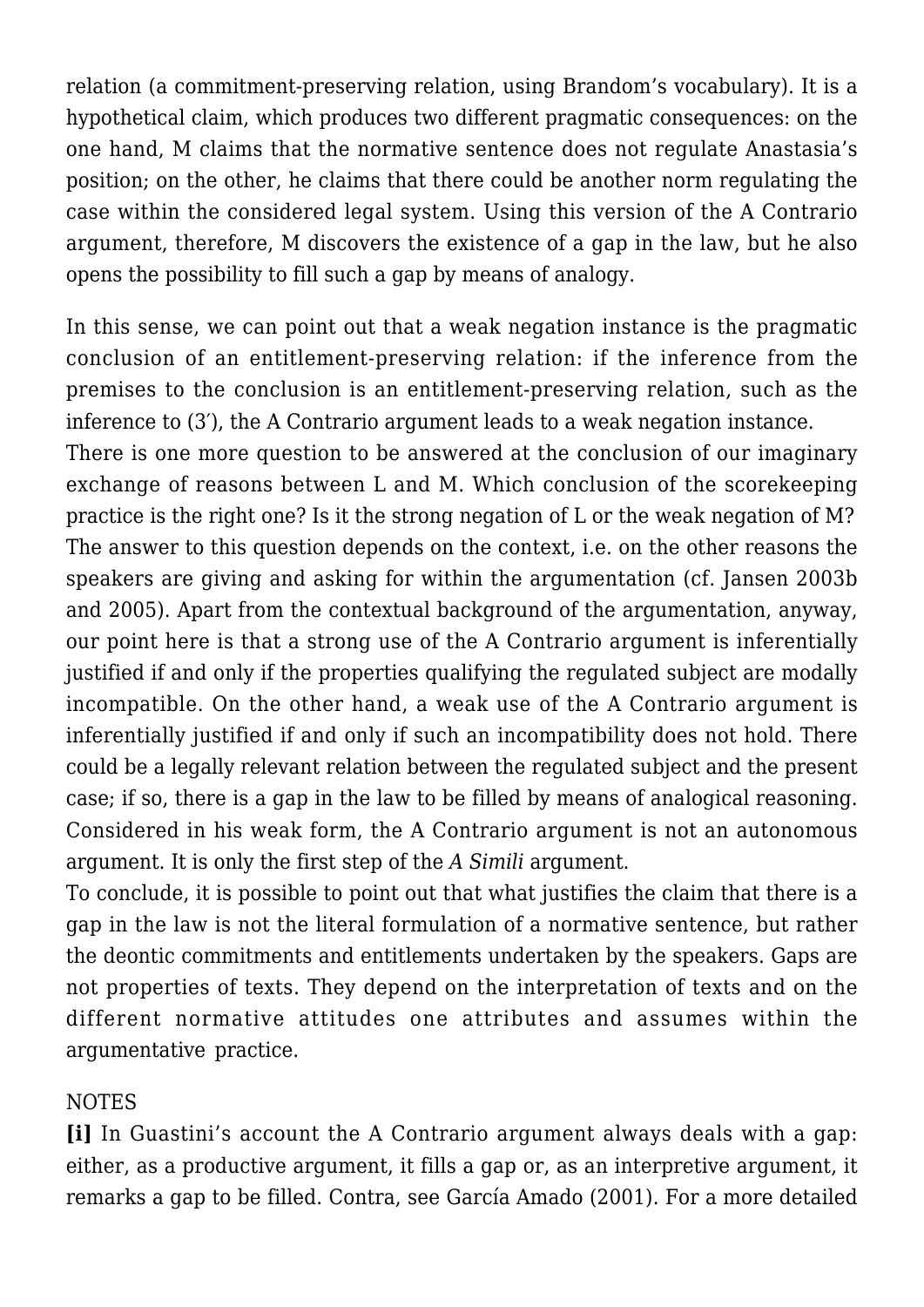analysis of the relation between the problem of gap-filling and the use of the A Contrario argument, see Carcaterra (1994). Note however, for the sake of the example here considered, that it is conceptually incorrect to qualify a constitutional right or a liberty as a simple permission (Mazzarese 2000, pp. 123-124).

**[ii]** But note that what we sketch is a general description of the A Contrario argument considering its different uses, not a particular description applying uniquely to permissions.

**[iii]** This use of de dicto and de re specifications is somewhat different from the standard use in modal logic. Cf. Carcaterra (1994, p. 180 ff.). On de dicto and de re modalities in deontic logic, see Rossetti (1999).

**[iv]** Cf. Carcaterra (1994, pp. 222-230), referring to the cooperation principle formulated by Grice (1975).

**[v]** Two types of A Contrario reasoning are also distinguished in Jansen (2003a) and (2003b).

**[vi]** And logically, since it is not determined whether q is permitted,  $\sim$  (if  $\sim$  p then  $\sim$ Pq).

**[vii]** They are not logically equivalent if one assumes a verifunctional point of view; cf. von Wright (1959).

**[viii]** Note that the notions of strong and weak negation have been used, for different purposes, by von Wright (1959) (cf. Mazzarese 2000, p. 115). Furthermore, they are used in contemporary nonmonotonic logic: strong negation captures the presence of explicit negative information, weak negation captures the absence of positive information.

**[ix]** Brandom points out that incompatibility is a modal notion which makes explicit some important relations between properties: "To say that one way things could be entails another is to say that it is not possible that the first obtain and the second not – that if the first obtains, then the second necessarily does. And to say that one way things could be is incompatible with another is to say that it is not possible that the second obtain if the first does – that if the first does, it is necessary that the second does not" (Brandom 2006, p. 11). For instance, 'Charlie is a donkey' entails 'Charlie is a mammal', for everything incompatible with Charlie's being a mammal (Charlie's being an invertebrate, an electronic apparatus, a prime number…) is incompatible with Charlie's being a donkey. However, one might reply that every kind of inferential relation involves some modal relation (think of the standard definitions of deduction, for instance, as the inference drawing necessary conclusions).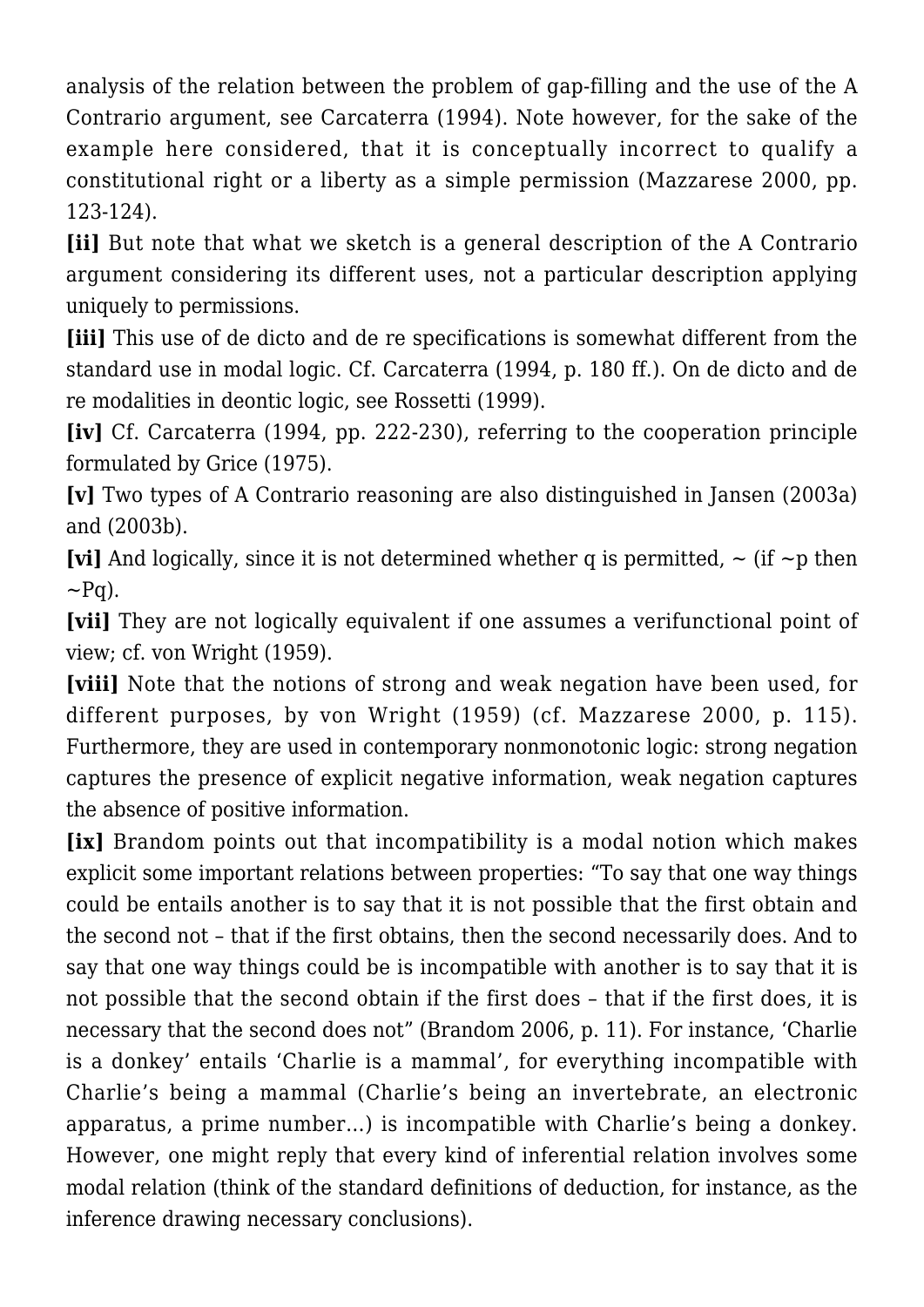**[x]** For a more detailed example, see Canale and Tuzet (2005).

**[xi].** From a logical point of view, however, one might claim that the inference to (3) is a deductive inference, that is to say, using Brandom's vocabulary, that the incompatibility relations are not something separate from deductive relations.

### REFERENCES

Alexy, R. (1978). *Theorie der juristischen Argumentation. Die Theorie des rationalen Diskurses als Theorie der juristischen Begründung*. Frankfurt a.M.: Suhrkamp.

Brandom, R.B. (1994). *Making It Explicit. Reasoning, Representing, and Discursive Commitment.* Harvard (Mass.) and London: Harvard University Press.

Brandom, R.B. (2000). *Articulating Reasons. An Introduction to Inferentialism.* Harvard (Mass.) and London: Harvard University Press.

Brandom, R.B. (2002). *Tales of Mighty Dead. Historical Essays on the Metaphysics of Intentionality*. Harvard (Mass.) and London: Harvard University Press.

Brandom, R.B. (2006). *Between Saying and Doing: Towards an Analytic Pragmatism* (The 2005-2006 John Locke Lectures). Lecture 5: Incompatibility, Modal Semantics and Intrinsic Logic. Manuscript.

Canale, D. & Tuzet, G. (2005). Interpretive Scorekeeping. In: P. Comanducci & R. Guastini (Eds.), *Analisi e diritto 2005* (pp. 81-97), Torino: Giappichelli.

Carcaterra, G. (1994). L'argomento a contrario. In: S. Cassese, G. Carcaterra, M. D'Alberti & A. Bixio (Eds.), *L'unità del diritto. Massimo Severo Giannini e la teoria del diritto* (pp. 177-272), Bologna: Il Mulino.

García Amado, J.A. (2001). Sobre el argumento a contrario en la aplicación del derecho. *Doxa* 24, 85-114.

Grice, H.P. (1975). Logic and Conversation. In: P. Cole & J.L. Morgan (Eds.), *Syntax and Semantics.* Vol. 3, Speech Acts (pp. 41-58), New York: Academic Press.

Guastini, R. (1998). *Teoria e dogmatica delle fonti.* Milano: Giuffrè.

Henket, M. (1992). On the Logical Analysis of Judicial Decisions. *International Journal for the Semiotics of Law* 5, 153-164.

Kaptein, H. (1993). E Contrario Arguments in Law: From Interpretation to Implicit Premisses. *International Journal for the Semiotics of Law* 6, 315-324.

Kaptein, H. (2005). Legal Progress Through Pragma-Dialectics? Prospects Beyond Analogy and E Contrario. *Argumentation* 19, 497-507.

Jansen, H. (2003a). E Contrario Reasoning and Its Legal Consequences. In: F.H.